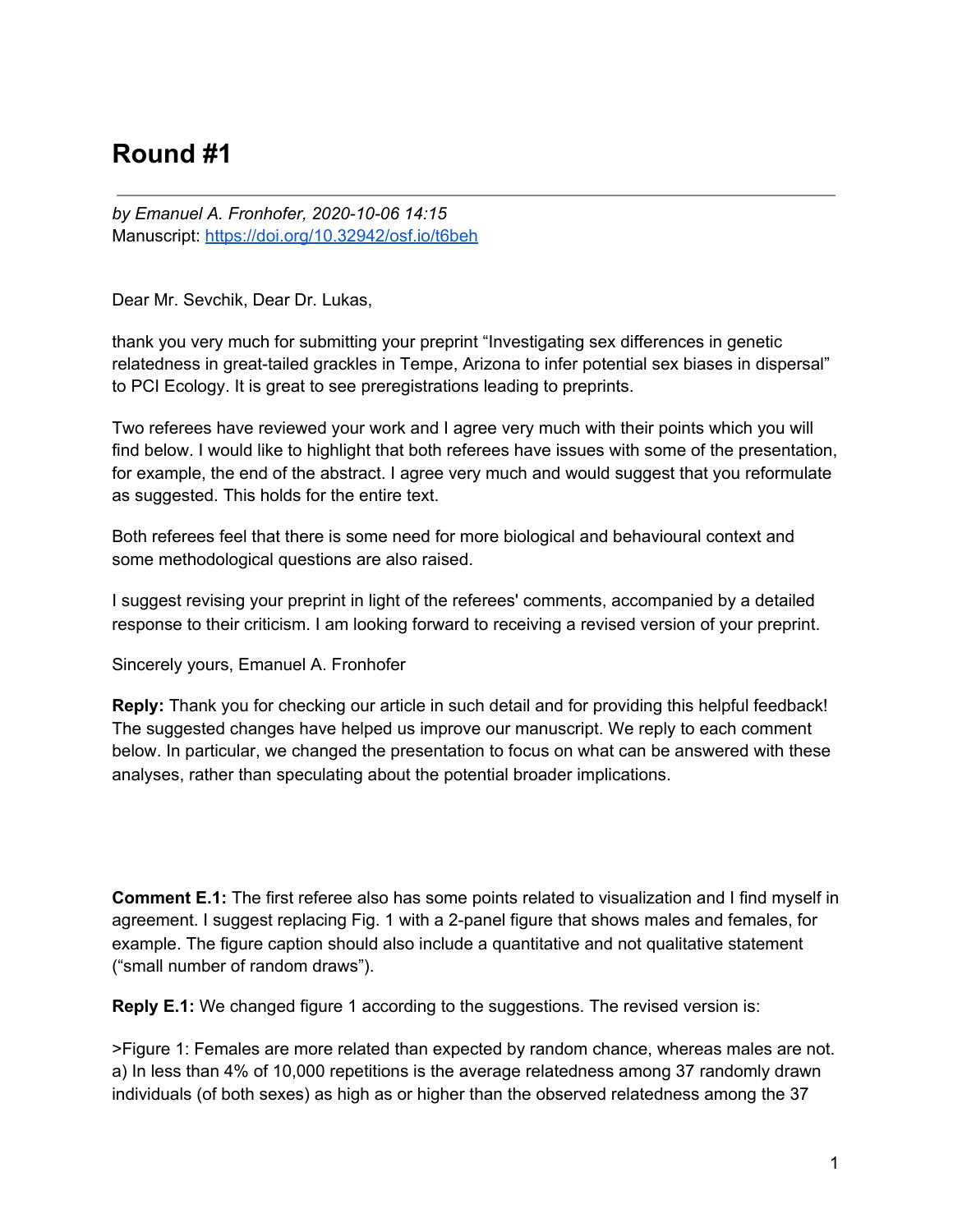females in our sample. b) In contrast, average relatedness among 15 randomly drawn individuals (of both sexes) is higher than the observed relatedness among the 15 males in our sample in 38% of 10,000 draws.

**Comment E.2:** Along similar lines of thought, I was wondering whether Fig. 2 could be adapted to actually show what is described in the paragraph above.

**Reply E.2:** We added a new figure (Fig. 3) to show the result that closely related females are found closer to each other than random pairs of females, while the few closely related males are not found near each other.

>Figure 3: The geographic distance among dyads of closely related individuals (relatedness of 0.125 or higher; light circles) compared to the distance among dyads of unrelated individuals (coloured bars). a) Among females, closely related individuals were trapped at locations near to each other (median distance indicated by dotted grey line), with eleven of the twelve closely related female dyads at distances as near as or nearer than the median of unrelated female dyads (vertical black line). b) In contrast, only one of the three closely related male pairs was trapped at locations that were as near as or nearer than the median distance among the unrelated males (vertical black line). The distances among the closely related males were about three times larger (median indicated by dotted grey line) than the distances among closely related females.

**Comment E.3:** Finally, for readers who are less familiar with the methods you use, I would suggest explaining why relatedness can be negative.

**Reply E.3:** We added the explanation that, with this estimator, individuals are classified as **related** if they share more genetic variants (alleles) than expected by chance given the frequencies of variants in the population (relatedness: R>0) and as **unrelated** if they share as many (R≃0) or fewer genetic variants than expected (R<0). We realized that, in general, it might be helpful to add more information on the particular approaches and their interpretation because the methods are at the end of the manuscript and some readers might not be familiar with these techniques. We therefore expanded the first paragraph of the Results section to address this.

>Results > Genotyping: We generated single-nucleotide polymorphism (SNP; where at a given position in the genome two different bases, alleles, can occur) genotypes for 57 individuals from our study site in Arizona (we excluded 5 individuals later, see Deviations from the Preregistration for details). We retained 635 SNPs. Data was missing for 2.7% of all alleles (individuals missing information for either one or both of their chromosomes for that particular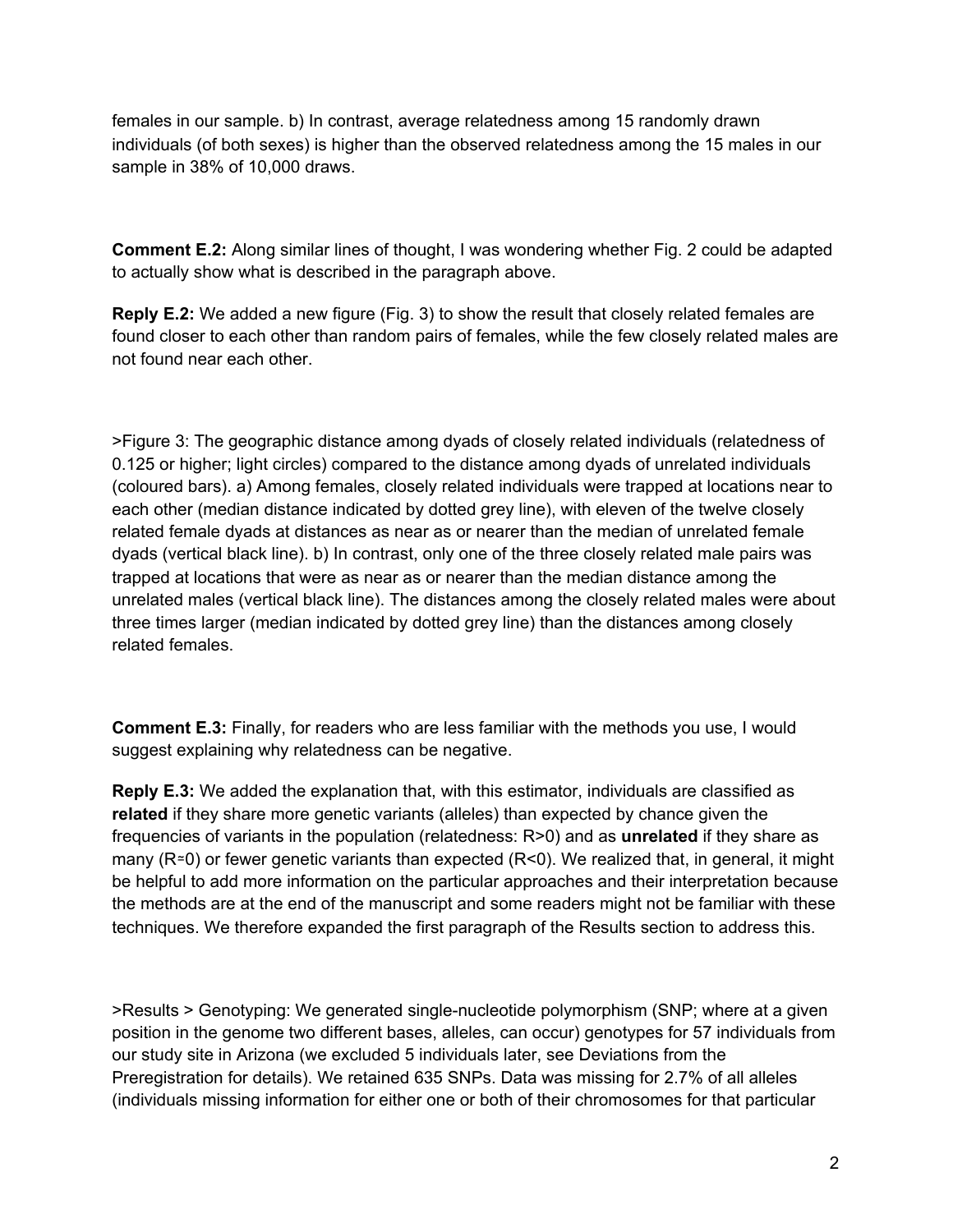position), with no individual or SNP showing a particular underrepresentation of information. All SNPs had 2 alleles and the observed heterozygosity (individuals carrying one copy each of the two bases) was 0.48, slightly higher than the heterozygosity expected in a population with the same allele frequencies and random mating. The increased heterozygosity potentially reflects that inbreeding is rare, likely because individuals of one sex disperse prior to breeding. The probability of identity for siblings, the chance that two siblings will show the same genotypes given the allele frequencies across these 635 loci and random mating among individuals, is less than 10 to the power of minus 139. We used the frequencies of the alleles at these SNPs to calculate relatedness among pairs of individuals, with individuals being classified as related if they share more alleles than expected by random chance given the frequencies of variants in the population (relatedness: R>0) and as unrelated if they share as many (R≃0) or fewer genetic variants than expected by chance (R<0).

**Comment E.4:** Minor points: line 15: "were hatched" should be "hatched"

**Reply E.4:** Thanks for catching this! We made the change.

**Comment E.5:** lines 136-143: Please correct brackets for references (See also lines 302-305.).

**Reply E.5:** Another good catch! We made them consistent now.

**Comment E.6:** line 164: Please use a mathematical expression for this. figures: "Figure X" is always repeated twice. Please correct this.

**Reply E.6:** Sorry for the formatting error - this only occurs with the PDF version, which is why we missed it. We now corrected the error.

## **Reviews**

Reviewed by anonymous reviewer 1

The study of avian life history traits has fuelled many investigations in the field of evolutionary ecology, providing invaluable data and analyses on many topics such as evolution of trade-offs, parent-offspring conflicts, evolution of senescence, adaptation to a changing environment, etc..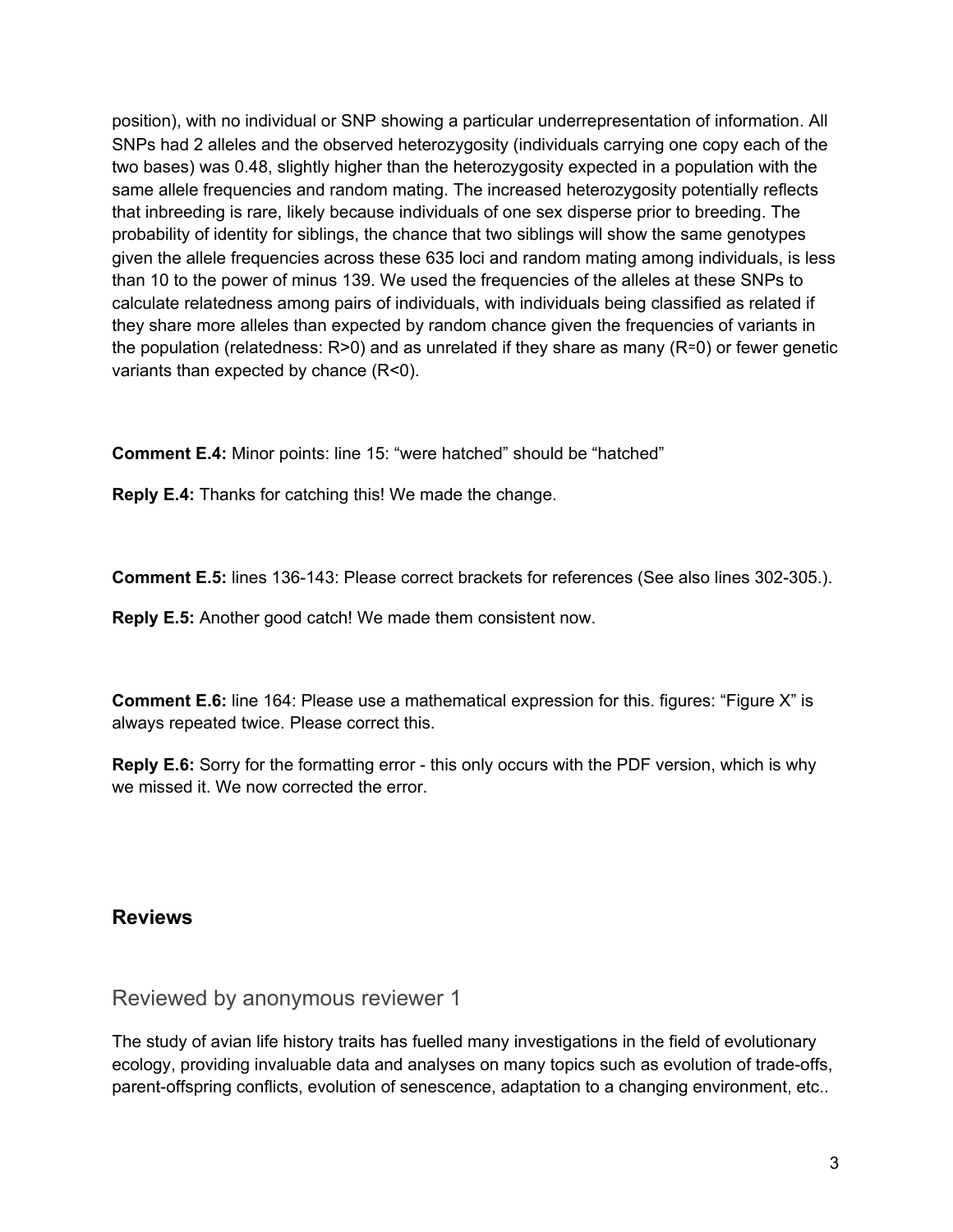There is one fundamental trait however, for which we still know relatively little in birds, and that is dispersal and in particular natal dispersal. This is because measuring the distance between place of birth and place of reproduction is quite another challenge, on the field, than counting the number of eggs or monitoring nestling survival. In many species, capture-mark-recapture analyses encompassing nestlings and breeding birds is not feasible at a relevant scale to study natal dispersal, and therefore, we still have very poor knowledge on the distribution of natal dispersal in both sexes. In this context, it is interesting to collect new data on dispersal in a variety or birds, with different mating and social systems, as this will help, in the end, in understanding the factors influencing dispersal.

This study aims at gaining insight on dispersal in male and female great-tailed grackles, by comparing the genetic relatedness among males and females in a breeding site of Arizona.

The manuscript is very clearly written and makes an enjoyable read. I do however have two major concerns that could heavily influence the data interpretation.

**Reply:** Thank you for your feedback! We realize that some of the interpretations we made were beyond the scope of what we can address within this particular setup, and that we did not include information that was relevant to explain our study fully. We explain below the changes we made.

**Comment R1.1:** The authors choose to place their study in the general context of the resource-defence based monogamous mating system in many bird species which predicts females are more philopatric than males. Since the mating and social system of the focal species are different from this mating system described in many bird species and leading to this prediction of higher philopatry in females, the authors believe that their study can 'offer an opportunity to determine if and how these differences might influence the dispersal behaviour of both males and females', and this is where I think the authors are getting a bit carried away. With empirical data on one species in one population, the authors will at best be able to provide a useful example on a different mating and social system which will provide insight into whether dispersal in the focal species provides a counter-example to the classic prediction for monogamous species. I appreciated the effort to outline 4 different hypotheses in the introduction, leading to four different patterns of comparative dispersal in this species, however, an important caveat preventing the simple test of these four hypotheses is that the genetic relatedness data gathered in this study, although very valuable, does not allow to decipher between the effects of natal dispersal and breeding dispersal, yet the hypotheses outlined concern one or the other. In particular, the main hypothesis clearly states a prediction about sex differences in natal dispersal while Alternative hypothesis 3 relies on the expectation of high breeding dispersal. Since relatedness among individuals will result from both natal and breeding dispersal, I do not think that the data obtained can bring clear interpretations on either of the two processes. Note that the predictions made in L92-L105 at the end of the introduction are very clear and logical, yet they do not mention the main and alternative hypotheses, which is in a way a demonstration that these predictions do not have a direct and simple link with the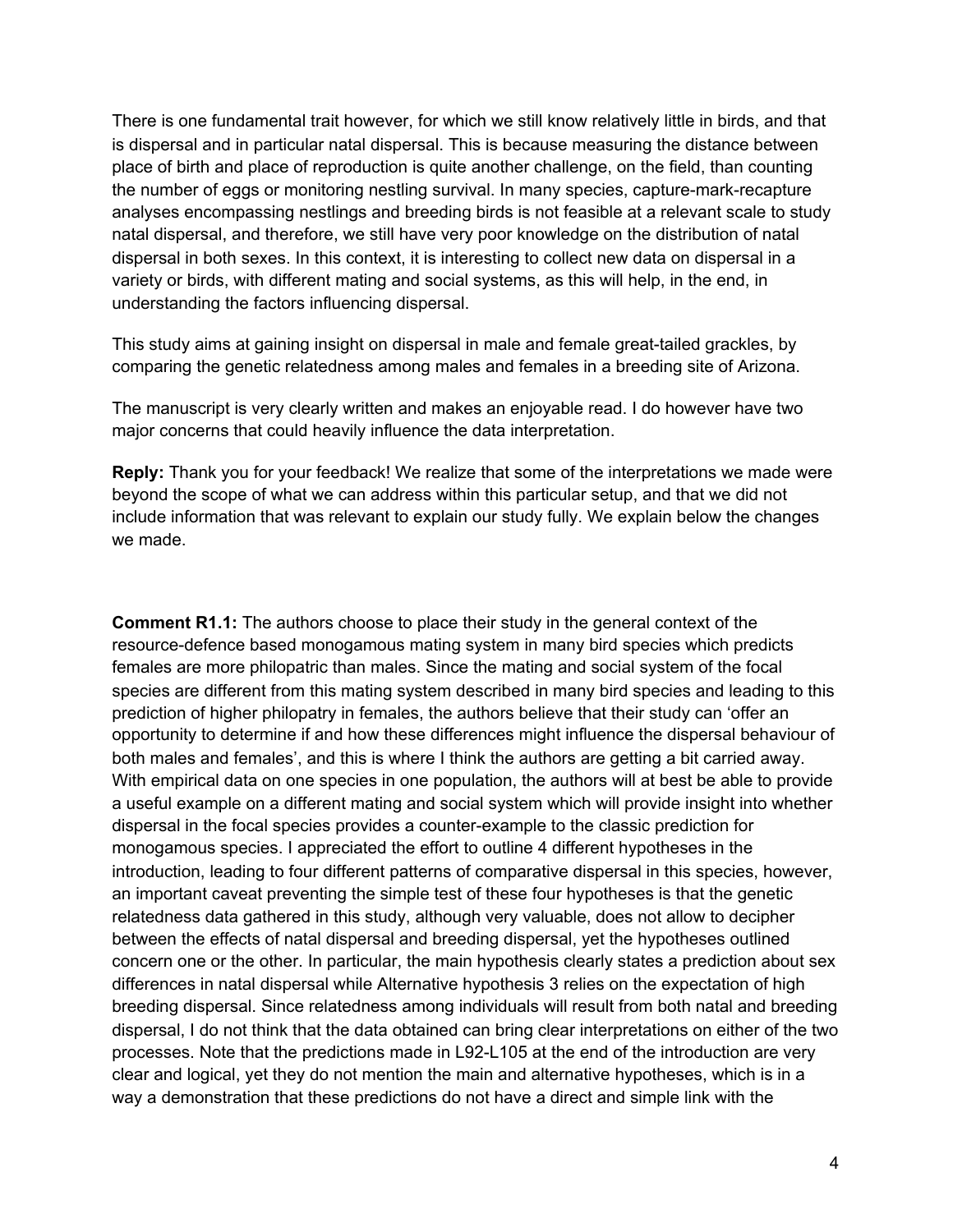hypotheses. This does not mean that this study is not interesting, but it does mean that the general framework may need a rethink, and the interpretation and conclusions should be toned down and address this issue of natal versus breeding dispersal. While the discussion is presently cautious, the conclusion of the abstract on the role of reduced resource competition in determining female philopatry is very muchspeculative, and should be presented as such. I would reformulate the sentence L30 about what the results 'show' (at least change to 'suggest').

**Reply R1.1:** As we were writing up this post-study manuscript, we felt that we needed to add more framing to the hypotheses and predictions we made in the preregistration. We therefore added information on the potential pathways through which various factors might change dispersal patterns. Your comment correctly points out that we actually cannot make any inferences about the factors shaping sex patterns of dispersal in this species. We accordingly removed this framing and returned the hypotheses and predictions back to the focused text in our preregistration. We also made the following changes to the abstract and introduction, to clarify that our results cannot decipher why the males in our sample might have dispersed farther than females:

Final sentence of Abstract > Our findings show that great-tailed grackles offer a relevant study system to further understand the factors shaping natal philopatry and dispersal, given this reversal of the usual sex-bias in dispersal together with their divergent social and mating system.

Final paragraph of introduction > Both the mating and the social system are accordingly different from the resource-defense based monogamous system found in the majority of birds, which might lead to a deviation from female-biased dispersal. Determining patterns of philopatry and dispersal in great-tailed grackles can offer further insights into the potential association between dispersal decisions and the various factors that might shape them.

Hypotheses > Our main hypothesis assumes that great-tailed grackles show a pattern of female-bias in dispersal. It is our main hypothesis because this dispersal pattern predominates across birds and dispersal patterns are often retained from a common ancestor; in addition, the factors that shape this pattern might still operate in great-tailed grackles. Our alternative hypotheses expect that some of the differences in the social and mating system of great-tailed grackles might lead to a deviation from this dispersal pattern. With the setup of our study, we cannot infer why or how dispersal patterns might have changed, and we therefore present these hypotheses simply as alternatives.

Hypothesis: There are sex differences in the natal disperal rate and distance among individuals in great-tailed grackles (\*Quiscalus mexicanus\*) with males remaining close to where they hatched and females moving away from where they hatched. Males are expected to remain close to the area where they hatched, therefore a large number of the males on the Arizona State University (ASU) campus are expected to have hatched within the area of the study site and stay close to their relatives. In contrast, females are expected to move before their first breeding attempt (@greenwood1980mating), therefore females on campus are likely to come from areas outside of campus in the surrounding area, having moved away from relatives.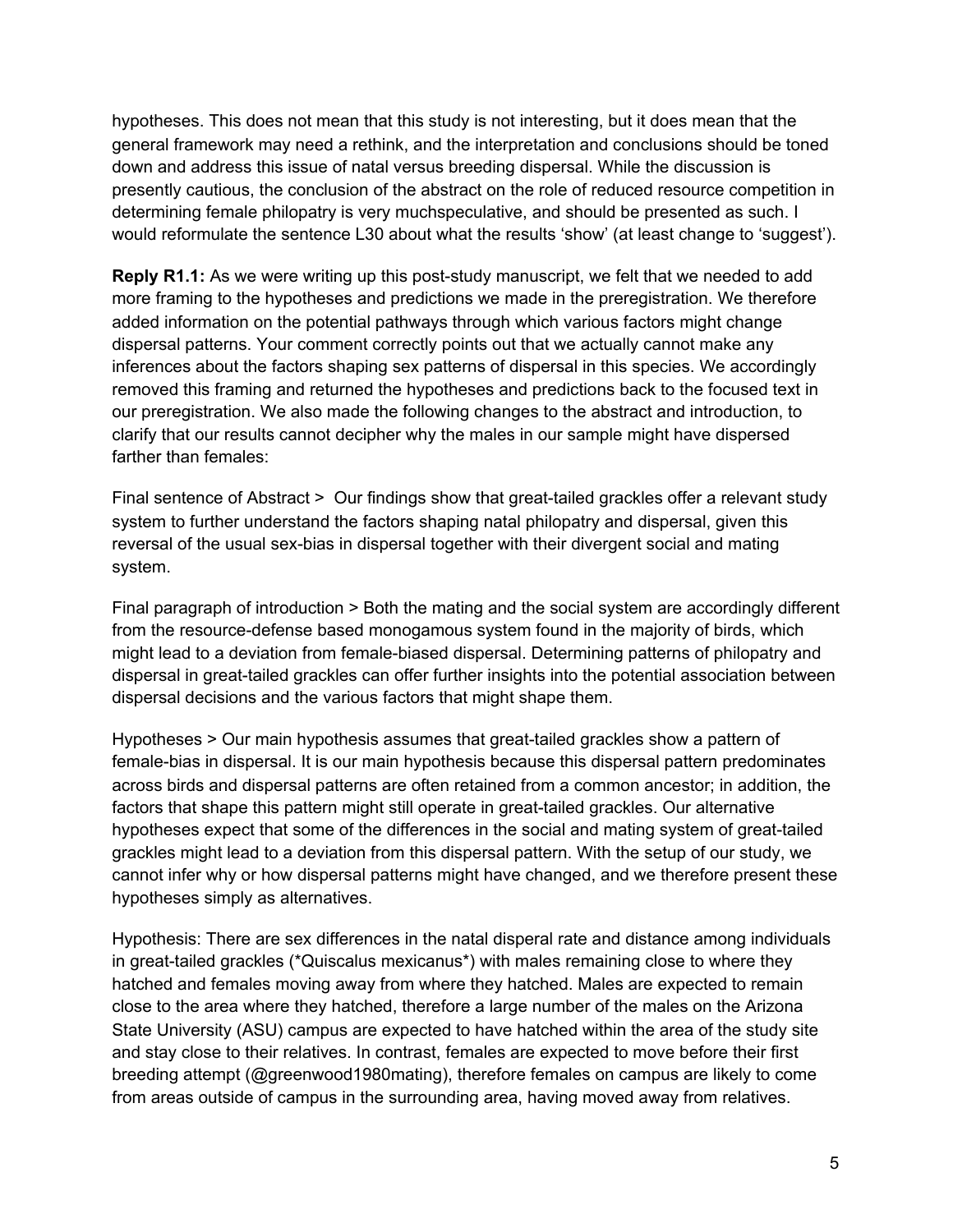Discussion: Our results show that, unlike in the majority of bird species, the majority of great-tailed grackle males are not philopatric and a large number of female great-tailed grackles appears to remain close to where they hatched. Overall, the findings support the first alternative hypothesis that males disperse more than females.

**Comment R1.2:** My deepest concern regards the mist-net sampling of non-breeding individuals. It is important the authors provide more natural history background about this species, and about the trapped birds. In particular, since trapping and sampling was done across a very large period (September 2017 to October 2019), covering many months that are not during the breeding period (which should be in April May?? this information should be provided) it is not obvious to me at all 1. whether the sampled birds were all breeding birds (if they were roosting birds during the winter, this is an important issue for the interpretation of the data!) and 2. Whether the highly biased sex-ratio for females is really representative of the breeding sex ratio (L233). I have discussed previously the fact that the results are influenced by both natal and breeding dispersal, but I hadn't even realized at first (before reading the methods and understanding that trapping was not limited to the breeding season) that the results could also be influenced by the birds possibly wide wanderings during autumn and winter. This species forms communal roosts during winter, and it is common in social species that roost composition is female biased (although I do not know whether this is the case in the focal species) and also that movements of individuals during winter are different between males and females. In short, since the sample could include transient birds, with a different probability of this for males and females, I do not think the authors can conclude that 1. The sample is representative of breeding birds, which influences the whole interpretation of results, and 2. That the highly biased sex-ratio is representative of the adult sex-ratio at the site, unless they have more information on the sampling that is not provided in the text presently.

**Reply R1.2:** Birds were trapped and sampled at different times of the year, but (1) we do not think that this will have influenced our inferences because individuals appear to remain in the same area year round. We collected detailed year-round movement data in the Arizona population from focal follows and GPS tracking, which will allow us to empirically show the extent of seasonal changes in where individuals are found and how populations are composed. However, the results have not yet been analyzed because they are part of cross-population preregistrations so we will wait until we have all of the data before conducting these analyses (see details in McCune et al. 2020 <http://corinalogan.com/Preregistrations/gspaceuse.html> [and](http://corinalogan.com/Preregistrations/gspaceuse.html) Logan et al. 2019 [http://corinalogan.com/Preregistrations/g\\_flexforaging.html](http://corinalogan.com/Preregistrations/g_flexforaging.html)).

While we are waiting for the results from these other articles, we can say that we focal follow banded individuals and that they are generally found in the same locations regardless of whether it is the breeding season (during which time they are indeed mainly found on breeding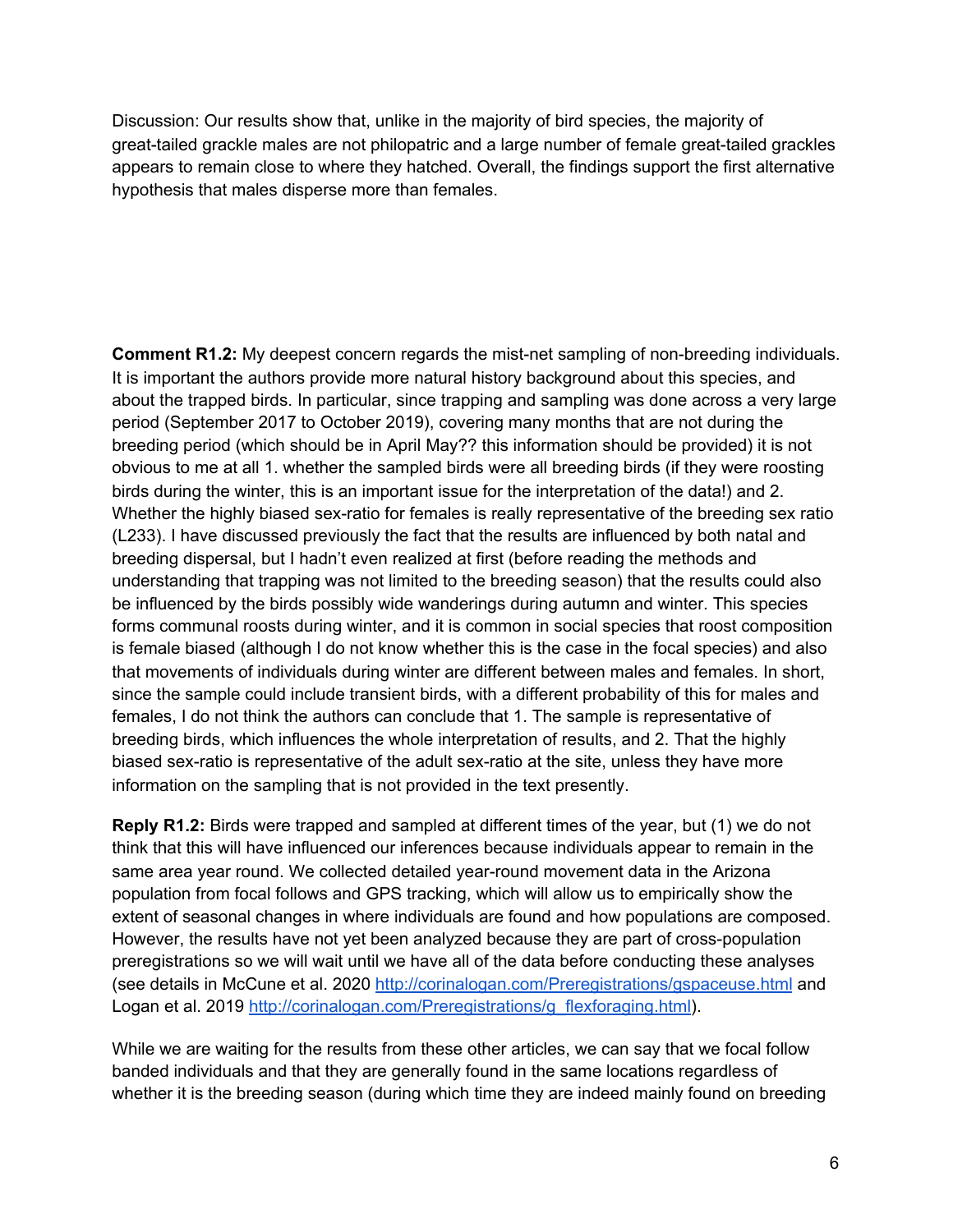territories) or whether it is the non-breeding season (during which time they congregate at night in communal roosts) (Figures R1 and R2). Accordingly, individuals breed close to where they were trapped.



Figure R1. FEMALES in Tempe, Arizona: 23 female grackles (indicated by color) had GPS points during the breeding (triangles) and non-breeding (circles) seasons. There is generally extensive geographic overlap for the same individuals between the two seasons.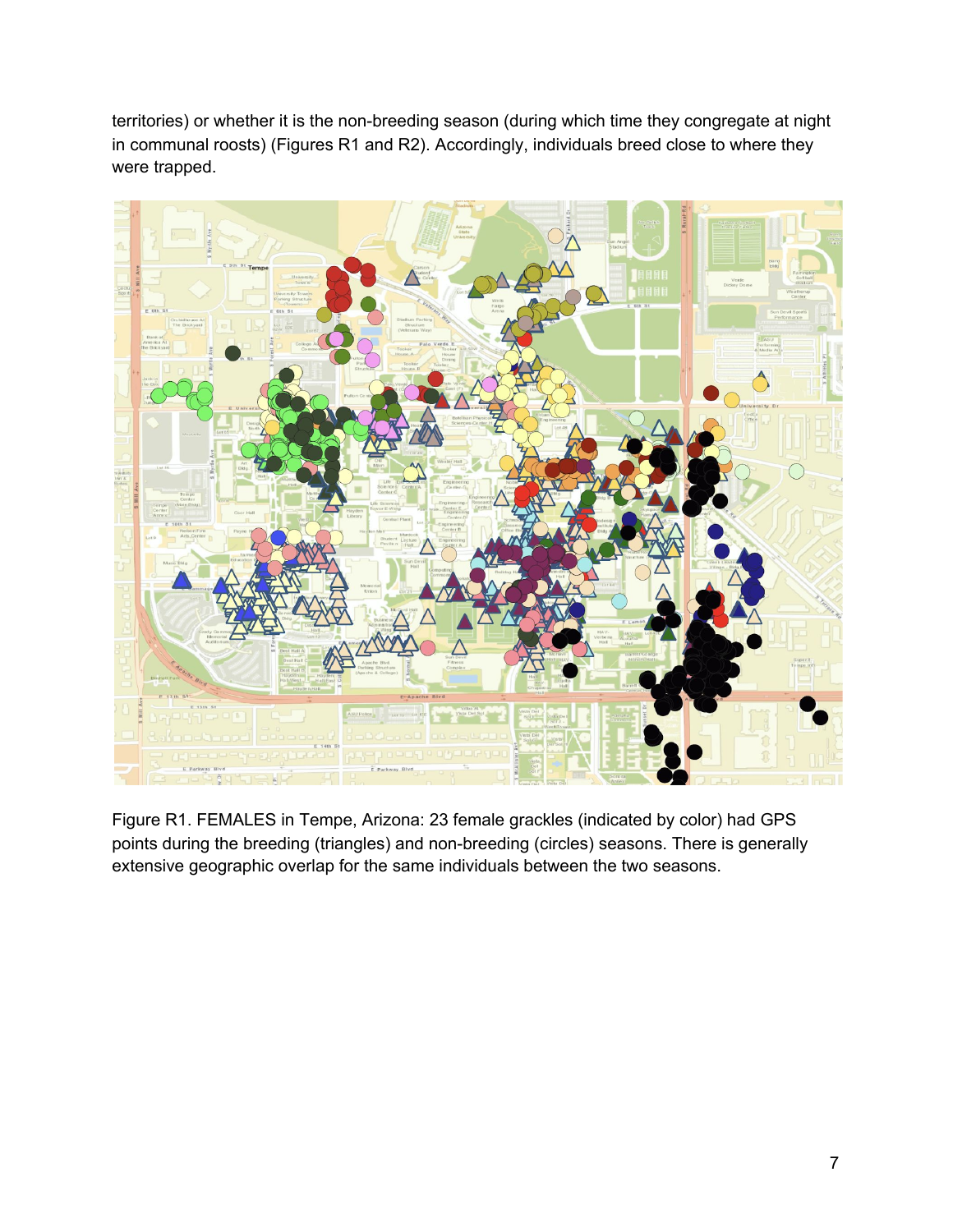

Figure R2. MALES in Tempe, Arizona: 21 male grackles (indicated by color) had GPS points during the breeding (triangles) and non-breeding (circles) seasons. There is generally extensive geographic overlap for the same individuals between the two seasons.

Regarding the sex-ratio (2), the overall sex ratio of those individuals caught with mistnets across all seasons was 2.36 females for every 1 male (reported in the previous version). To address this comment here, we calculated the sex ratio of individuals trapped using mistnets according to season. In both the breeding and the non-breeding seasons, there are many more females than males. There is some variation in the sex ratio, which might also be due to the relatively low sample sizes. Here are the data:

*Breeding season (Apr-Aug):* 2019: 7 females, 4 males; ratio=1.75 females per 1 male (this data is included in our article)

*Non-breeding season (Sep-Mar): average ratio across years=2.59*

- 2018-2019: 13 females, 4 males; ratio=3.25 (this data is included in our article)
- 2019-2020: 23 females, 12 males; ratio=1.92 (this data is not included in our article because it was collected after the DNA samples were analyzed, however it gives an idea of variation across years in this population)

**Comment R1.3:** For analysis i, I was surprised that the average relatedness across females and males was compared by resampling individuals from the same population, rather than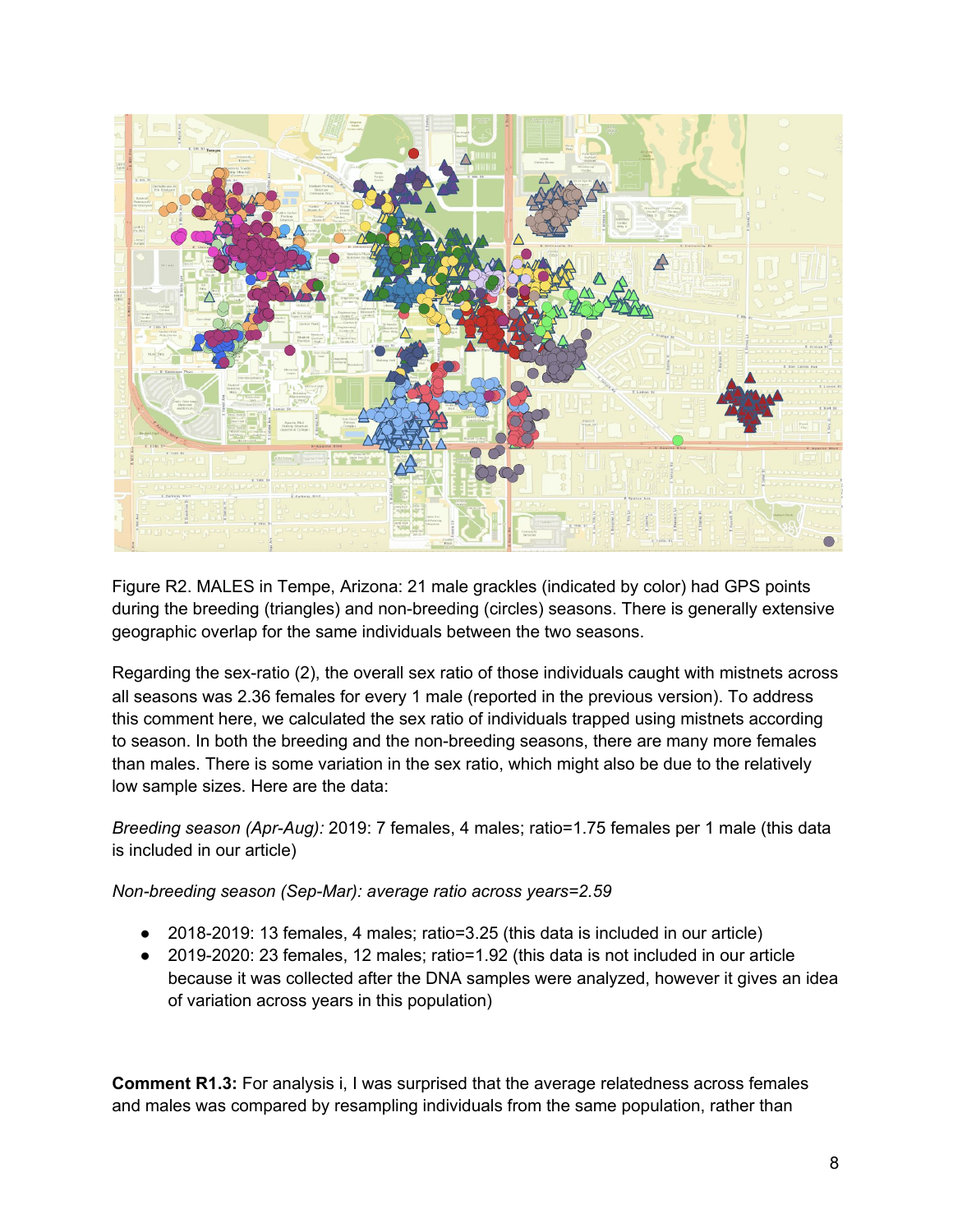resampling SNPs. Since the resampling is done within a dataset of 52 individuals where females are over- represented, I wonder whether resampling the genetic data is not less biased.

**Reply R1.3:** If we understand the suggestion to "resample SNPs" correctly, such an analysis would indicate whether the relatedness we detect among the females is a result of genetic similarity across the whole genome or whether it is shaped by particular regions of the genome. This would presumably indicate the robustness of the inference that females share more alleles than expected by chance due to kinship and that this is not a consequence of higher genetic similarity among females resulting from, for example, selection for specific alleles due to local or sex-biased selection. In our view, this does not directly link to the prediction we want to assess, which is whether the resampling of individuals directly assesses whether this set of individuals is different from a random assortment of individuals. In addition, the findings of analysis ii indicate that the increased relatedness we observe among females compared to males results from the inclusion of a number of close female relatives, rather than each female-female dyad being slightly more closely related to each other than each male-male dyad.

We now modified figure 1 (see also Reply E.1) to display the potential effect of resampling different numbers of individuals to reflect the relatedness among females and among males.

**Comment R1.4:** The sampling area is an urban environment. Although not much is known regarding natal and breeding dispersal in natural versus urbanised environments, it is highly suspected (and documented in some species see e.g. Partecke, J. & Gwinner, E. 2007. Ecology and review in Marzluff 2017 Ibis) that the fragmented landscape of cities will highly influence dispersal. Perhaps you want to mention this in the discussion, and whether this urban effect on dispersal could be sex-specific?

**Reply R1.4:** We are investigating whether there are population differences in dispersal in this species in a separate preregistration (see Logan et al. 2020 http://corinalogan.com/Preregistrations/gxpopbehaviorhabitat.html#Q2 (dispersal\_behavior): Ar e there differences in dispersal behavior across the great-tailed grackle's geographic ran ge (Fig. 1, Table 1)). We plan to have the results from this study in 2023 so we cannot answer this question yet, but we can make a suggestion in the Discussion that this is an avenue of future research for the project. However, we have been unable to find a grackle population that is not associated with a human-modified environment across its range (Logan pers. obs. from eBird.org data), therefore we will not be able to examine urbanized vs. non-urbanized differences in our investigation. We changed the manuscript as follows (in bold):

Discussion: "However, because we only have information for a small number of individuals from within a single site, we could not use methods that rely on assigning individuals to a source population or measure the relative distribution of genetic variation within versus among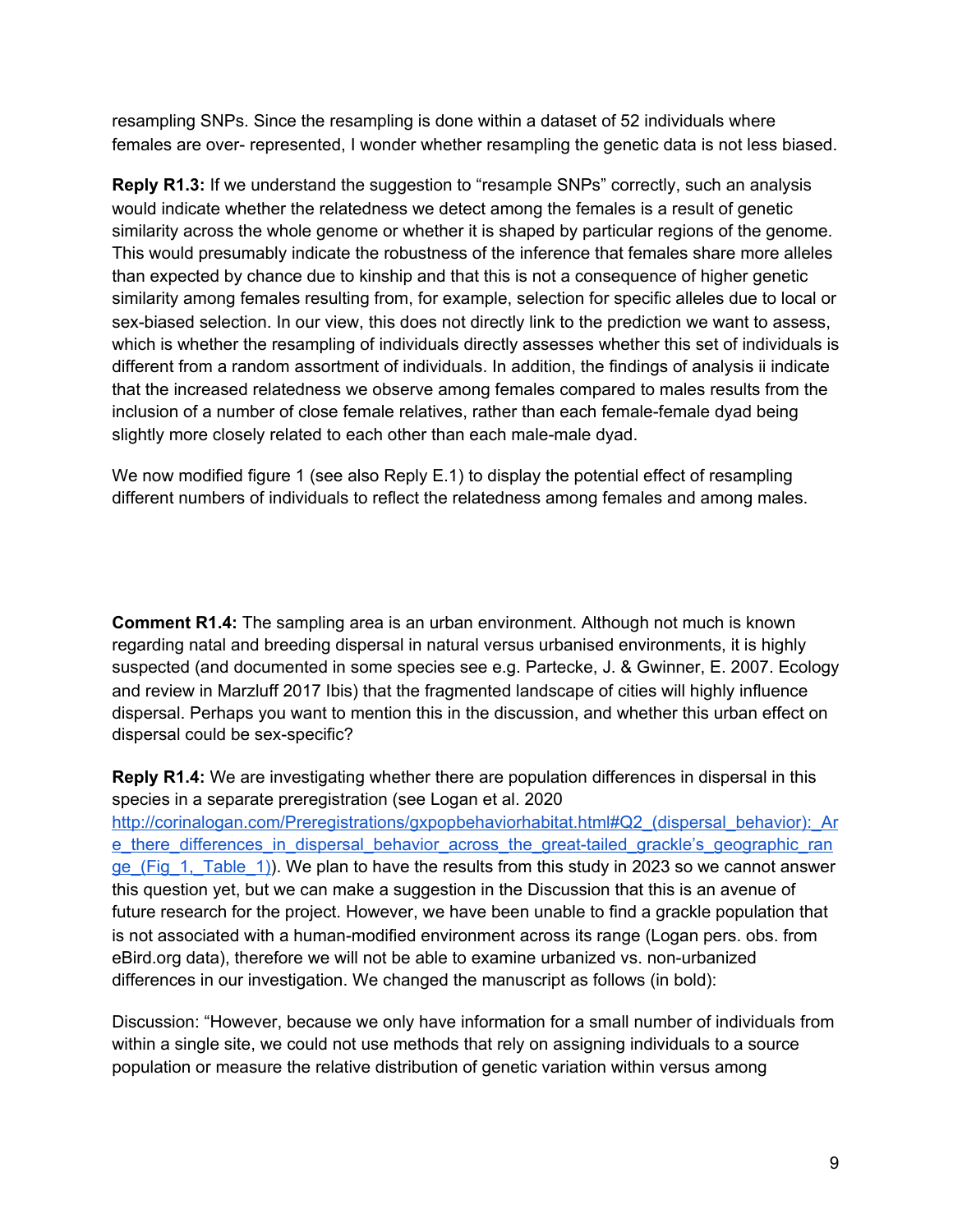populations (Fst or similar measures)\*\***, though we are currently investigating the latter [see @logan2020xpop]**\*\*"

**Comment R1.5:** L14 : replace 'close' by 'closer' as male natal dispersal distance varies greatly across species, what is repeatedly observed is that they have shorter natal dispersal compared to females

**Reply R1.5:** Good point. We changed this.

**Comment R1.6:** L19: I would replace the term 'exact' by 'true' or by nothing. Often enough, our field studies measure proxies of these factors and not the 'exact factors' themselves.

**Reply R1.6:** Good point. We deleted it.

## Reviewed by anonymous reviewer 2

In this study, Sevchik and collaborators use genetics to investigate sex-biased dispersal at a local spatial scale in great-tailed grackles. Based on ddRadSeq genotypes, they use three sets of analyses to compare among sexes their degree of relatedness, the geographic distances of related individuals, and the patterns of spatial autocorrelation. These analyses allow them to show that contrary to most bird species, dispersal is male-biased in great-tailed grackles. The sample size is limited but the genetic data are substantial. The methods used are faithful to the description made in the pre-registration, which was recommended. Overall the ms is nicely written, and I appreciated that hypotheses and clear predictions were presented. My comments mostly concern sentences or paragraphs which clarity can be improved, as detailed below.

**Reply:** Thank you for these constructive comments.

**Comment R2.1:** Abstract, last sentence, « Our findings show that reduced resource competition might facilitate female philopatry and that prior knowledge of an area does not appear to be a prerequisite for male great-tailed grackles to establish breeding territories": The beginning of the sentence needs to be reformulated, as this study was not designed to assess the effect of resource competition on dispersal.

**Reply R2.1:** We replaced this sentence (see also Reply R1.1) as follows: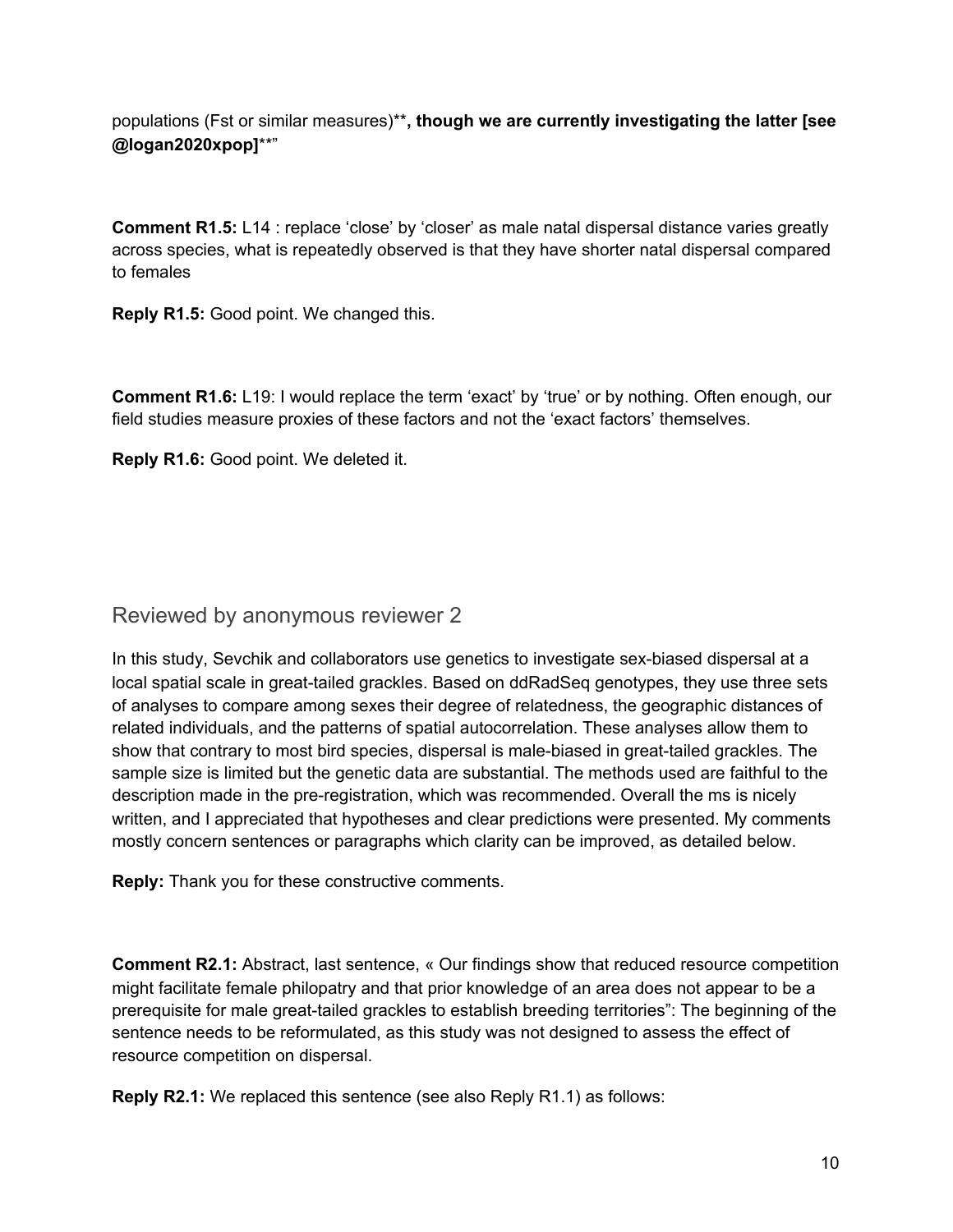Final sentence of Abstract > Our findings show that great-tailed grackles offer a relevant study system to further understand the factors shaping natal philopatry and dispersal, given this reversal of the usual sex-bias in dispersal together with their divergent social and mating system.

**Comment R2.2:** Main hypothesis: "Based on the argument that males are expected to be philopatric when they defend resources beneficial to females": In the paragraph describing the species behavior it is suggested that only some males defend territories. So it is surprising for the reader that the formulation of the main hypothesis relies on the idea that males defend resources. It is only when reading the alternative hypotheses that the reader understands that the different hypotheses are based on different aspects of the species behaviour. I suggest slightly reformulating the main hypothesis to make clear that it really means "given that some males defend resources, in which case males are expected to be philopatric and females to disperse to avoid mating with relatives, (…)".

**Reply R2.2:** As we were writing up this post-study manuscript, we felt that we needed to add more framing to the hypotheses and predictions we made in the preregistration. We therefore added information on the potential pathways through which various factors might change dispersal patterns. We realize that this led to confusion (see also Reply R1.1) and we now removed this framing and returned the hypotheses and predictions back to the focused text from our preregistration.

Hypotheses > Our main hypothesis assumes that great-tailed grackles show a pattern of female-bias in dispersal. It is our main hypothesis because this dispersal pattern predominates across birds and dispersal patterns are often retained from a common ancestor; in addition, the factors that shape this pattern might still operate in great-tailed grackles. Our alternative hypotheses expect that some of the differences in the social and mating system of great-tailed grackles might lead to a deviation from this dispersal pattern. With the setup of our study, we cannot infer why or how dispersal patterns might have changed, and we therefore present these hypotheses simply as alternatives.

Hypothesis: There are sex differences in the natal disperal rate and distance among individuals in great-tailed grackles (\*Quiscalus mexicanus\*) with males remaining close to where they hatched and females moving away from where they hatched. Males are expected to remain close to the area where they hatched, therefore a large number of the males on the Arizona State University (ASU) campus are expected to have hatched within the area of the study site and stay close to their relatives. In contrast, females are expected to move before their first breeding attempt (@greenwood1980mating), therefore females on campus are likely to come from areas outside of campus in the surrounding area, having moved away from relatives.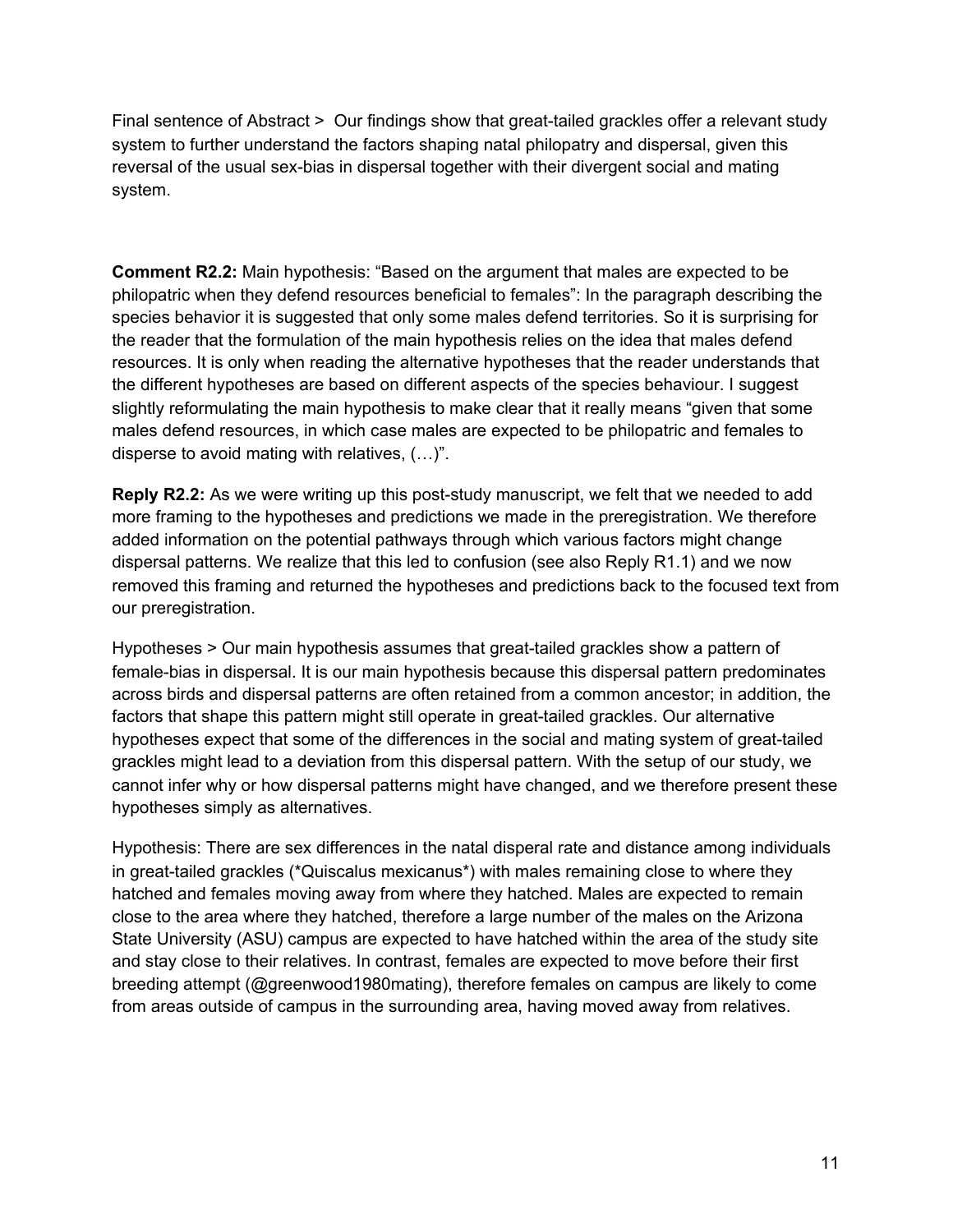**Comment R2.3:** Alternative hypothesis 2: "The polygamous mating system of great-tailed grackles, where females might be able to choose among potential males, might reduce a female's risk of mating with their father or brother." This argument is valid only if females can discriminate relatives from non relatives. Has this been demonstrated in this species?

**Reply R2.3:** Our assumption was that the more males a female mates with the more likely it is that at least some of her mating partners are unrelated to her. Potential inbreeding avoidance could in this case be achieved through post-mating mechanisms (e.g. only viable eggs develop), without the necessity for kin recognition mechanisms. However, because we cannot assess any of these factors, we removed the framing from the hypothesis to focus only on the different relatedness patterns that we test for.

**Comment R2.4:** l.108: IN the methods below.

**Reply R2.4:** Thank you, we changed this.

**Comment R2.5:** l.119-124: It is currently difficult to distinguish the parameters from Thrasher et al. 2018 and those specific to the study presented in this ms, because of missing brackets and long sentences with semi-columns. Some rewording would help.

**Reply R2.5:** We rephrased this section and now have two separate paragraphs for the two separate specifications of the parameters:

Deviations from preregistration > ddRadSeq > For the ddRadSeq single nucleotide polymorphism (SNP) filtering, two sets of restrictions were run to compare the resulting genotypes. The first run was based on the parameters set forth by @thrasher2018double where loci were only considered if they were present in 80% of the samples (r) and had a minimum frequency of the minor allele of 0.05 (min maf). This meant that the rare variant at a loci is present in at least 5% of the samples and it resulted in 3647 acceptable SNPs for analyses.

For the second run, the filtering was repeated but with more stringent conditions on the loci accepted. Loci were only considered if they were present in 95% of the samples (r) and had a minimum minor allele frequency of 0.05 (min maf). This resulted in 635 acceptable SNPs; 3012 SNPs fewer than in the first, less restrictive run. We decided to use the resulting genotypes from the second, more restrictive setting for the relatedness analyses because of our small sample size (e.g., if some individuals had a lower quality sample, their relatedness to other individuals might consistently be misclassified) and because these settings still provided a large number of SNPs for analyses.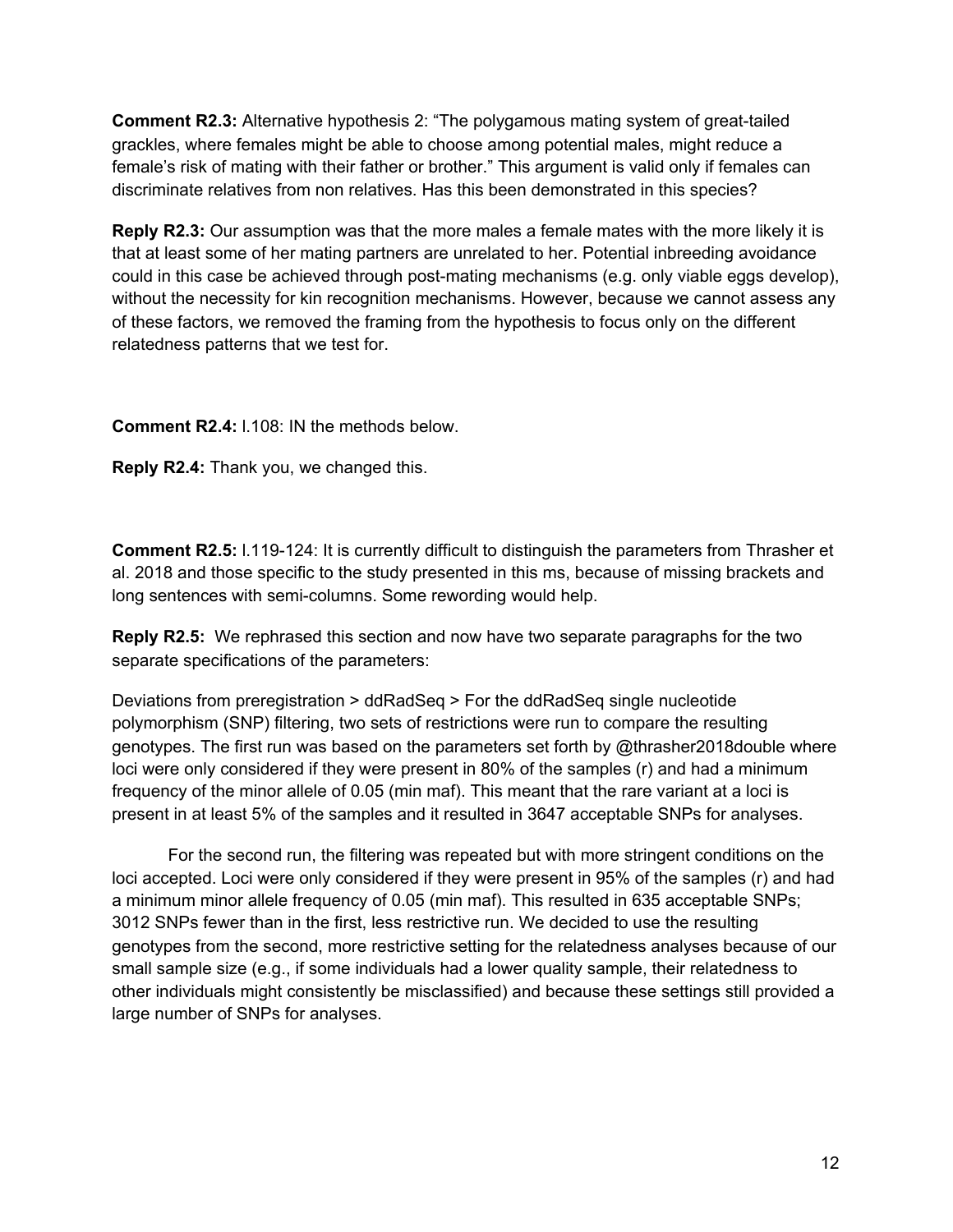**Comment R2.6:** Results, l.159-164: It would be informative to add an estimate of the total size of the population, if it is know. That would allow to assess how representative the genetic sample is.

**Reply R2.6:** We measured population density at the Arizona site, but we have not yet analyzed the data because it is part of our cross-population comparison and we have only collected data from one population so far (for details, see: McCune et al. 2020 <http://corinalogan.com/Preregistrations/gspaceuse.html>). We will be able to comment on the population density at each population in relation to their dispersal behavior in the manuscript that results from our cross-population dispersal investigation (see Logan et al. 2020 <http://corinalogan.com/Preregistrations/gxpopbehaviorhabitat.html>). In the meantime, the grackle field site manager, Dr. Kelsey McCune, estimates that about 20% of the population on the Arizona State University campus (where our research was centered) is individually identified with colored bands (color marked). We obtained an additional independent estimate from the grackle field assistant, Melissa Folsom, who estimates that about 30% of the population is color marked. Currently there are about 100 color marked grackles, whereas at the time of the DNA processing for this article, we had samples for 52 color marked grackles. Accordingly, the individuals in the sample for this study represent around 10-15% of the individuals that are regularly encountered at the study site.

**Comment R2.7:** Results, l.161-164: How was the probability of identity of siblings estimated? (And heterozygosity compared to expected in a population with random mating? – Do the authors simply mean HW equilibrium, here (but they would have forgotten other conditions of HW equilibrium))? This piece of information is missing from the method section.

**Reply R2.7:** We had added these analyses after we had received the genotype data, but forgot to add an explanation to the manuscript. We now explain how we calculated these measures as follows:

Deviations from the preregistration > \*\*Estimation of expected heterozygosity and probability of identity:\*\* We used functions in the R packages 'adegenet' [@jombart2008adegenet], 'pegas' [@paradis2010pegas], and 'popgenutils' [@toukas2020popgenutils] to edit the genotype data and to calculate, based on the allele frequencies in the data and assuming random mating, the expected heterozygosity (average chance of finding two different alleles across loci across individuals) and probability of identity (chance that two individuals will have the same set of alleles across all loci).

**Comment R2.8:** Analysis i: l.318-326: "We performed 10,000 random draws of 15 individuals either from among the females or from among all individuals and of 37 individuals from among all individuals, and generated distributions of average relatedness among these samples. We assessed whether the observed average relatedness among the 15 males or the 37 females in our sample is higher than what is observed in the majority of random samples." This description is a bit confusing, as it is difficult to understand what was compared to what. Besides, in the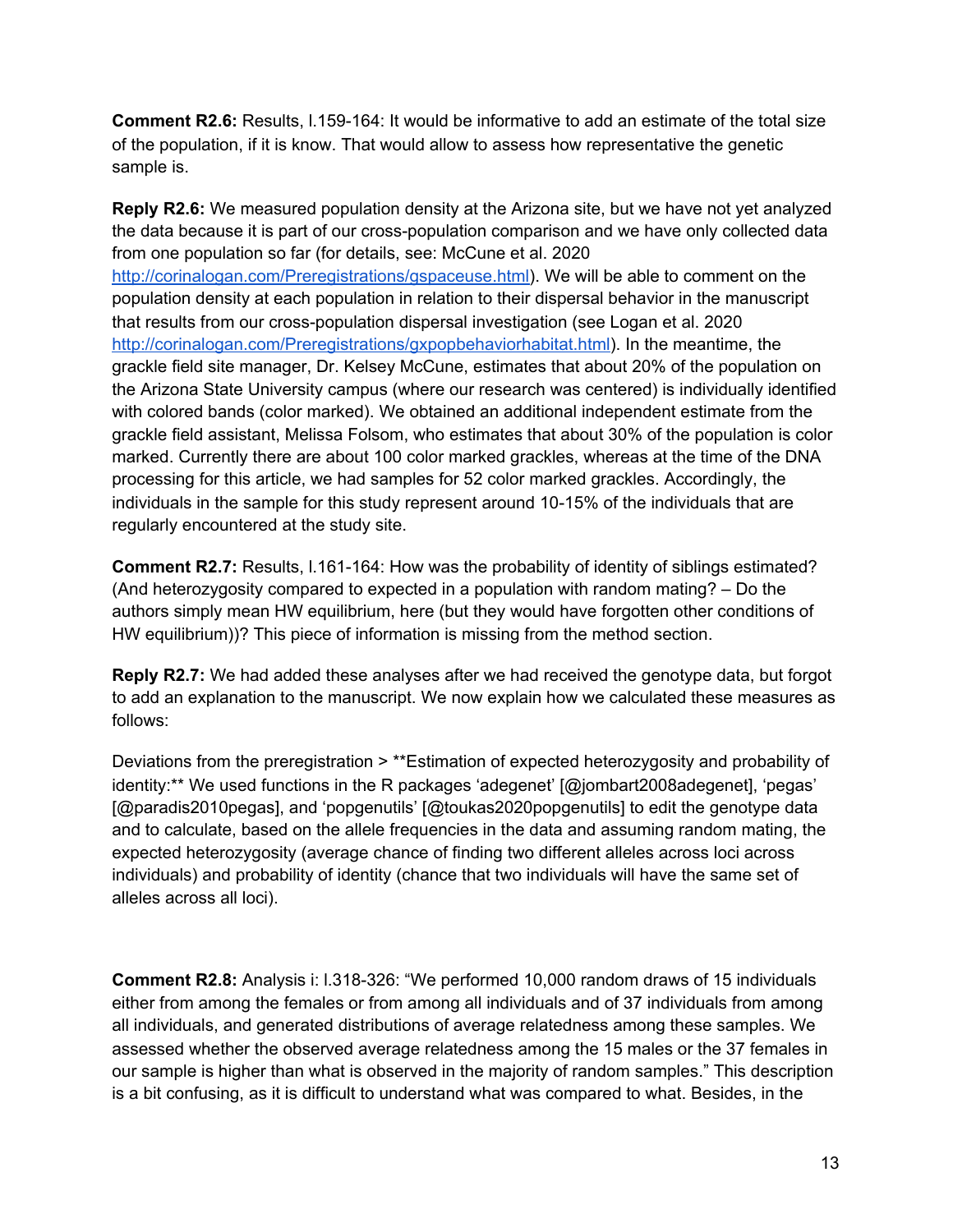results section, it seems that in the end only one random distribution was used (10,000 random draws of 37 individuals from among all individuals). I think comparing the observed relatedness to this random distribution is indeed enough, and that the authors should simplify the method description by removing mentions to the other random distributions.

**Reply R2.8:** Thank you for spotting this. In the previous version, we presented the results from two analyses in the text, but only one of these in the figure (10,000 random draws of 37 individuals from among all individuals). We now added the results from the second analysis (10,000 random draws of 15 individuals from among all individuals) to Figure 1 (see Reply E.1). Your comment made us realize that our preregistration contained a plan for a third analysis, which we forgot to run, and that we now include: we performed 10,000 random draws of 15 individuals from the total 37 females to assess whether differences in average relatedness between males and females are related to the different sample size. We added the code for this, and inserted the following in the results:

Results > Analysis i > The average relatedness among males is not different from that expected by chance among 15 randomly drawn individuals from the total 52 (40% of random samples give a value as low as or lower than what we found in our sample of males)(Figure 1b) or among 15 randomly drawn individuals from the 37 females (61% of random samples give a value as low or lower than the male value). Of the eight close genetic relatives (relatedness of 0.25 or higher), seven are female dyads and one is a male dyad, and the majority of dyads are not related to each other (658/666 female dyads are not close relatives; 104/105 male dyads are not close relatives).

**Comment R2.9:** Fig.1: I suggest adding arrows showing also the average relatedness of males (and of the whole sample).

**Reply R2.9:** Good point. We made the change (see also Reply E.1).

**Comment R2.10:** l.181: Did the authors mean 8 female dyads, instead of 7?

**Reply R2.10:** The mistake was in the sentence before: there are seven female dyads who are related at 0.25 or higher. We corrected this.

**Comment R2.11:** l.186: "larger" missing after "were found at".

**Reply R2.11:** Thanks for catching this. We changed it to "longer".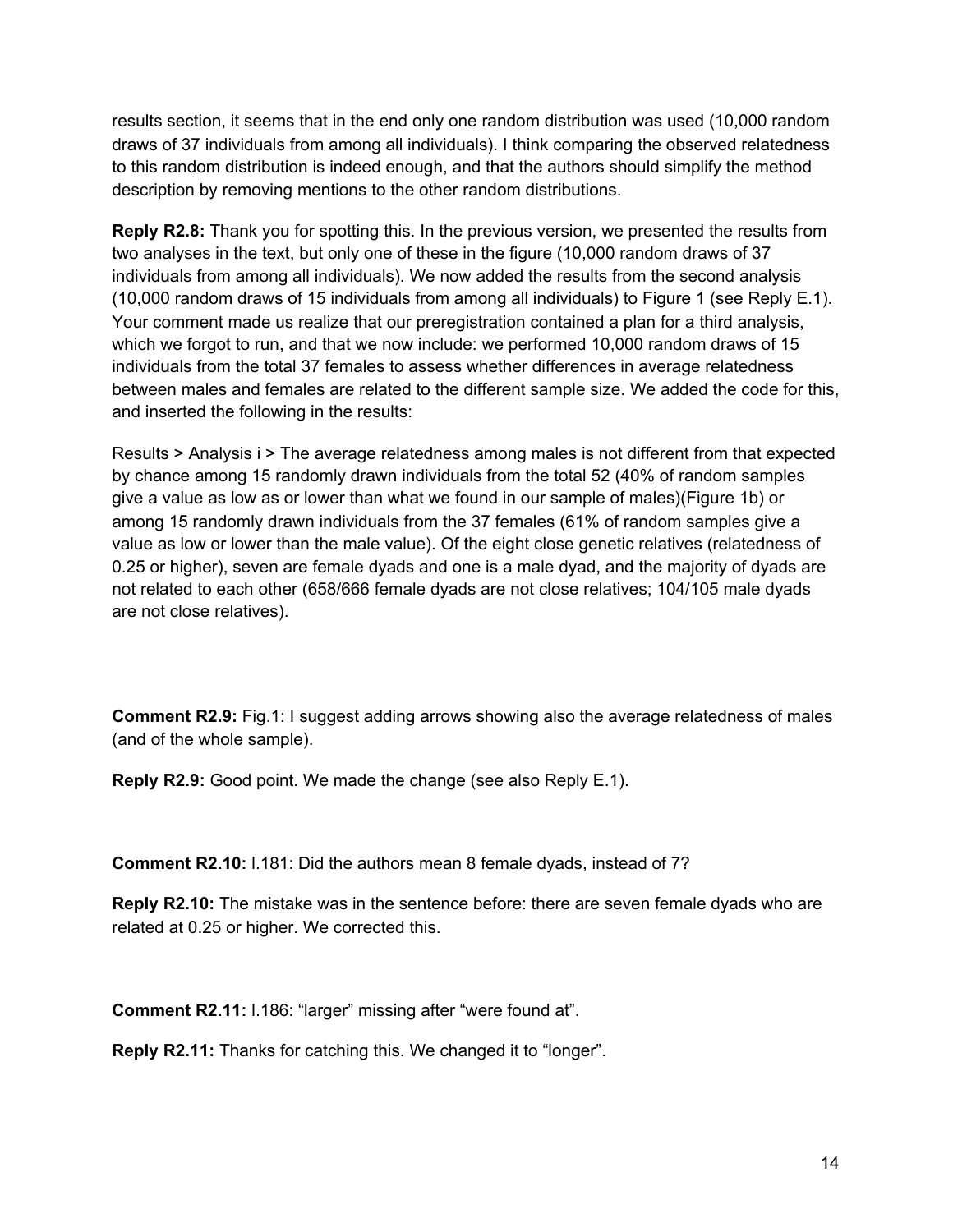**Comment R2.12:** Fig.2: Also add a dotted line to show the 0.125 relatedness level.

**Reply R2.12:** We added this to the new figure 3.

**Comment R2.13:** Results of the spatial autocorrelation analysis: They would be much easier to read if they were presented as a figure (spatial autocorrelation coefficient as a function of geographic distance, with standard errors allowing to assess the significance of the autocorrelation coefficients) instead of a table.

**Reply R2.13:** The approach for the spatial autocorrelation analyses we preregistered based on the feedback of the reviewers of our preregistration does not provide standard errors of the estimates (as far as we can see the function mantel.correlog in the R package vegan only provides the Mantel correlation and estimated p-value for each distance class). Accordingly, a plot would not provide any additional information from the table in this case.

**Comment R2.14:** Dependent variable, l.307: average relatedness is not the only dependent variable (e.g. analysis ii, geographic distances among relatives).

**Reply R2.14:** We can see how this was confusing. Actually, there were no dependent and independent variables as such because regressions were not run. Therefore, we relabeled "independent variables" to "additional variables" to clarify.

Methods > Relatedness analyses: Genetic relatedness between all pairs of individuals was calculated using the package "related" [(@pew2015related]) in R, following methods in @thrasher2018double. We estimated relatedness using the approaches of [(@queller1989estimating]), a widely used and relatively straightforward estimator, and of [(@wang2002estimator]), an estimator that accounts for small sample sizes and skewed allele distributions. We calculated average relatedness between all pairs of individuals within one sex: the arithmetic mean of the estimated relatedness based on sharing of SNP alleles among either all female or all male dyads

Methods > Additional variables: sex, distance...

**Comment R2.15:** Between l.312 and 313, title of the 3rd section of analyses: females should be replaced with males.

**Reply R2.15:** Thank you. We changed this.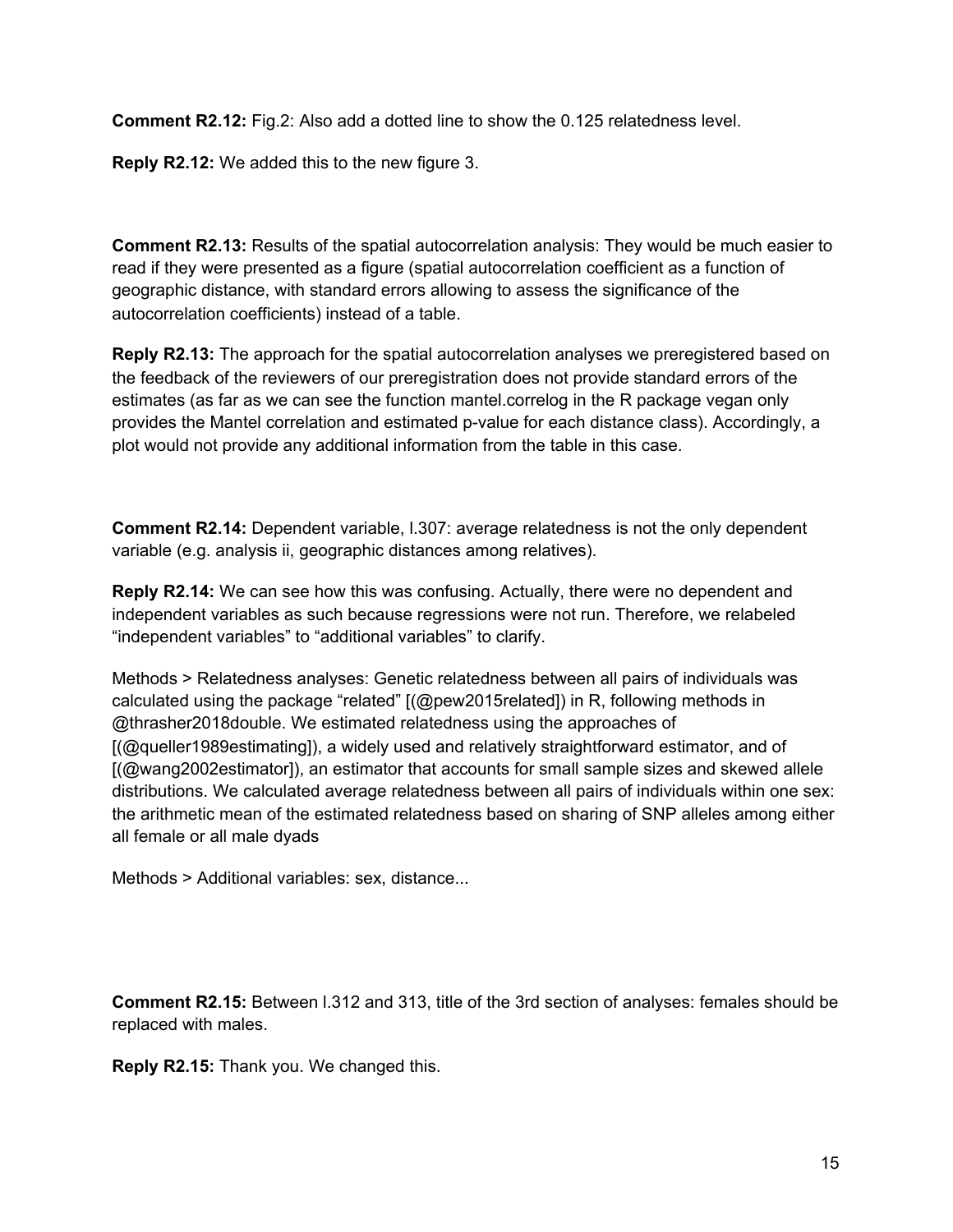**Comment R2.16:** Between l.327 and 328, 3rd title: remove "and the juvenile individuals"; 4th title: eXCLude

**Reply R2.16:** Thank you. We changed this.

**Comment R2.17:** l.329-336: The explanation of the generation of random distributions of geographic distances is confusing. It is clearer in l.146-151. Maybe it would be better to first explain the process for one sex, and then the other. Indeed, what is making the paragraph confusing is that both procedures are mixed in the same sentence, which makes it difficult to understand what was compared to what in the end.

**Reply R2.17:** You are correct, the explanation in the methods did not match with the results presented in the manuscript. We adjusted both parts to include the description of the simulation for the separate sexes in the methods and in the section about deviations from the preregistration, and the results from the difference between the sexes in the results section as follows:

Deviations from preregistration > Analysis ii > In addition to the permutation to assess whether the difference in the average distance among closely related females and the average distance among closely related males was different than expected, we performed a permutation to assess whether the average distance among closely related female dyads (r>0.2499) was shorter than the average distance among a random sample of the same number of female dyads.

Results > Analysis ii > The difference in distances among the twelve related females (r≥0.125, on average 360m apart) compared to the three related males (r≥0.125, on average 1183m apart) is 823m. This difference in distance (or greater differences in distance) was found in only 2% of 10,000 random draws comparing average distances among 12 random females and three random males.

Methods > Analysis ii > Based on the calculations of pairwise genetic relatedness, we selected the subset of pairs of individuals who are estimated to be more closely related than cousins (r≥0.125) or half-siblings (r≥0.25). For this subset of closely related individuals, we first determined whether the pairwise geographic distances were shorter than what is observed in a random sample of the same number of same-sex individuals [(@coulon2006dispersal[). We performed 10,000 draws of twelve (reflecting r≥0.125) random pairs of females and calculated the average geographic distance among them. We assessed whether the observed difference in geographic distances is higher than the majority of random samples and, for comparison with other approaches, determine whether the observed distance is higher than that calculated for 95% of all random draws. We repeated these comparisons for the more closely related females (r≥0.25), randomly drawing seven females 10,000 times; and for the males, randomly drawing three (r≥0.125) and randomly drawing one individual (r≥0.25) 10,000 times. Next, we performed 10,000 random draws of pairs of males and pairs of females matching the numbers of closely